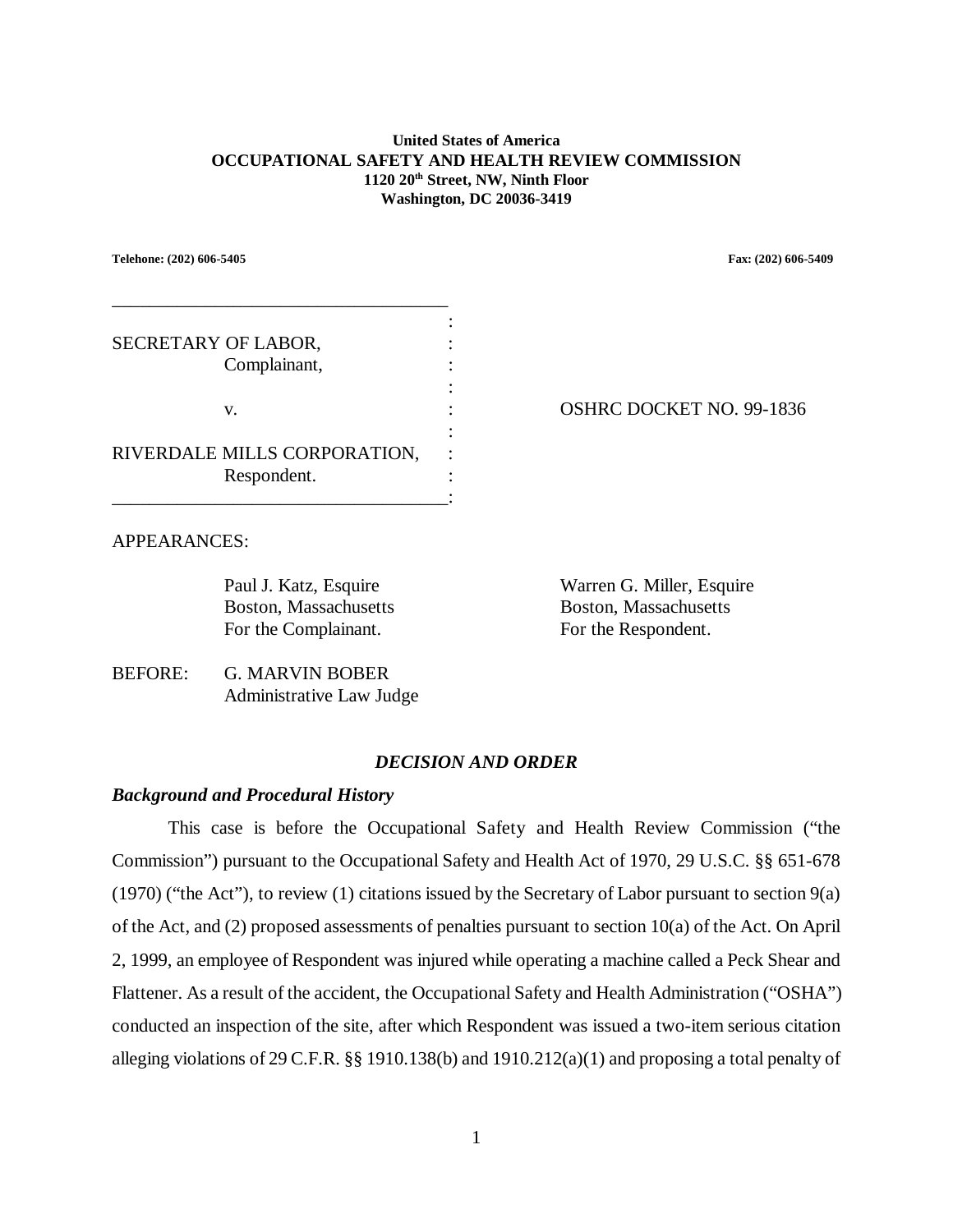\$4,900.00. Respondent timely contested the citation, and, following the filing of a complaint and answer and pursuant to a notice of hearing, the case was heard in Worcester, Massachusetts on February 16 and 17, 2000. Both parties have filed post-trial briefs.

#### *Jurisdiction*

The parties agree that Respondent, Riverdale Mills Corporation, is an employer engaged in interstate commerce within the meaning of section 3(5) of the Act, 29 U.S.C. § 652(5), and that the Commission has jurisdiction over this case.

## *Stipulations*

The parties stipulated to the following, as set out in Exhibit ALJ-1:

1. The parties agree that the OSHRC has jurisdiction of this matter and that Respondent is a covered employer within the meaning of the Act.

2. This case involves alleged violations of the Act on or about April 2, 1999 at its manufacturing place of business at Northbridge, Massachusetts.

3. Respondent employed approximately 150 persons. Among these employees on or about April 2, 1999 were:

> James Knott, Sr. President, CEO Jacqueline Boutin Head of Human Resources/Safety Ronna Dugdale Machine Operator Judith Pare Operator of Peck Shear Priscilla Beauregard Lead Shear Operator Dennis Meola Supervisor, First Shift David Geeza Plant Manager<sup>1</sup> Norman Baillargeon Supervisor, Second Shift Paul DiMauro Chief of Maintenance Panages Bebedelis Machine Operator, Injured employee Nestor Cabrera Material Handling Man Michael Martel Coating Line Lead Man Mark Lyon Maintenance Man

4. The two OSHA investigators to inspect Respondent's workplace in this action are Theresa Dann and Nelson Barnes.

<sup>&</sup>lt;sup>1</sup>Although the stipulations list Mr. Geeza and Mr. Knott both as President, Mr. Geeza stated at the trial that he was the plant manager. (Tr. 336).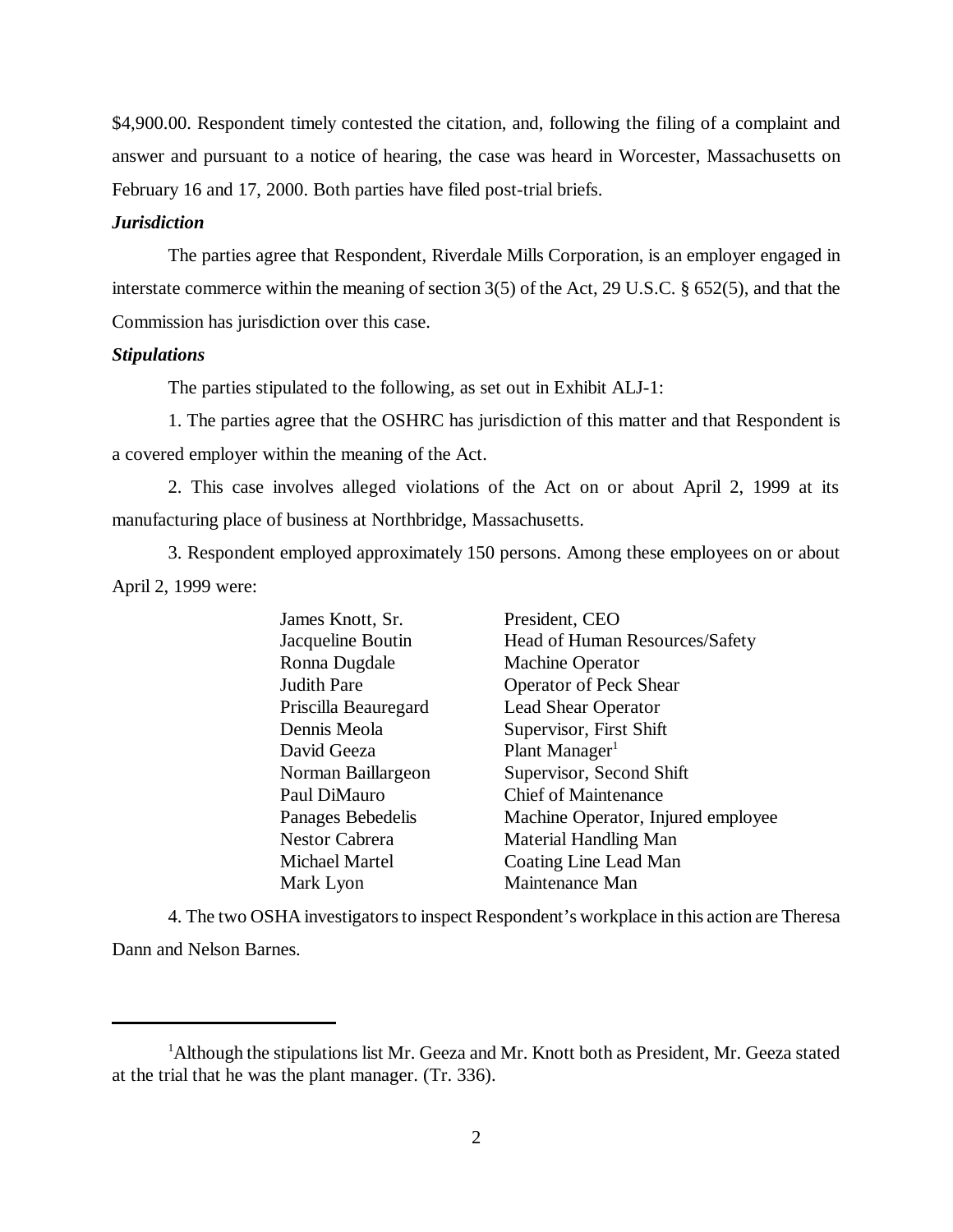5. The Peck Shear and Flattener serves two functions. This matter concerns only the flattening function of the Peck machine. The Peck machine is used for flattening wire only about 12 hours a month. One customer of Respondent requires that the curvature (or bow) in the rectangular sections of the wire (or panels) be flattened out. In this operation, the operator feeds (at about belt level) a rectangle of galvanized wire into the flattener portion of the Peck machine. The employee stands at a particular operator station to perform this task, as opposed to his position when operating the machine as a shear for rolls of wire mesh, as opposed to panels.

6. A trip cord has always existed just above the rollers of the Peck machine. Touching this wire anywhere shuts the flattener down.

7. Complainant in this action contends and Respondent disputes that the employee operating the flattener task is exposed to the hazard of having his fingers drawn into the machine, and that Respondent should install a guard to prevent this eventuality from occurring.

Respondent asserts that (1) a guard is not needed, (2) a guard (the trip wire) was already in place, (3) any other guard is infeasible, and (4) any additional guard would create a greater hazard. Respondent contends that the accident was attributable to employee misconduct, inattention, and failure to observe operating instructions he had been trained to observe.

8. On April 2, 1999, employee, Panages Bebedelis injured himself while operating the Peck flattener.

9. No Final Orders of the Occupational Safety and Health Review Commission exist as to Respondent's workplace.

#### *The Accident*

Respondent, a wire mesh manufacturer, utilizes a machine called the Peck Shear and Flattener ("the Peck machine") to cut wire mesh from rolls into panels and to flatten the wire mesh panels. The flattening operation at issue in this proceeding is performed only about 12 hours a month because Respondent has one or two customers that require the wire mesh panels they purchase to be flattened in order to eliminate the bow or curvature in the panels. (Stipulation 5).

On April 2, 1999, Panages Bebedelis, Respondent's employee, was operating the flattener function of the Peck machine. In particular, he was feeding galvanized wire mesh panels 70 inches wide by 22 inches long between the flattener's upper roller and lower roller, which rotate parallel to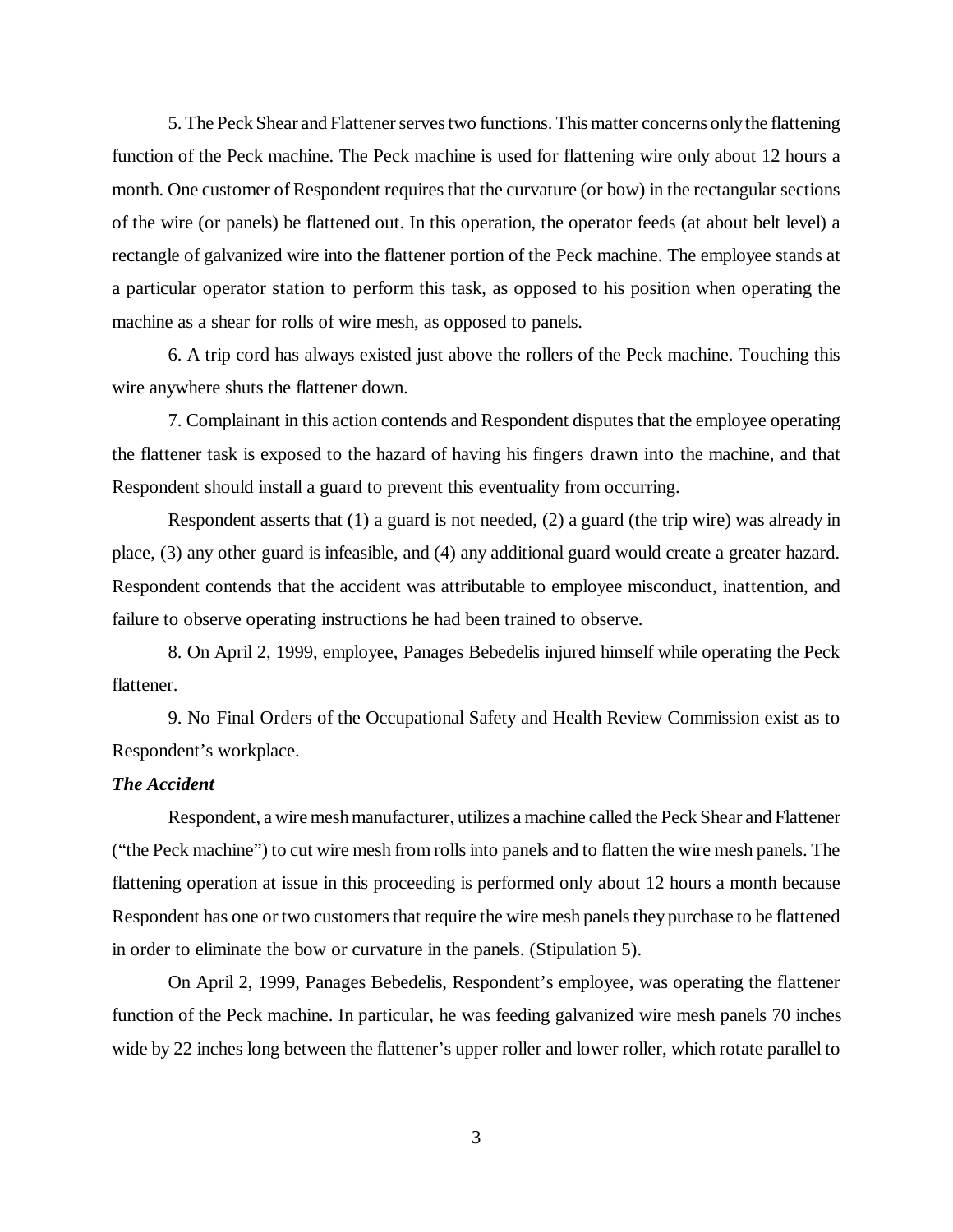each other but in opposite directions, thereby grabbing and pulling the panel being fed into the flattener. To perform this work, Mr. Bebedelis fed each panel into the rollers at a slight angle and then pushed down on the panel as it was being pulled into the machine. He also wore gloves while doing this work to keep his hands from being lacerated or punctured by the panels, which were coarse and had sharp edges. The accident occurred as Mr. Bebedelis was feeding a panel into the machine and a shirt sleeve or a glove caught on the panel. His hand was pulled into the rollers before another employee was able to shut the machine off, and, as a result, three of his fingers were broken.<sup>2</sup> (Tr. 61, 106-07, 112-14, 121-22, 156, 410-11).

After learning about this incident from the local police department, Compliance Officer ("CO") Theresa Dann and her supervisor, Nelson Barnes, investigated the accident from April 26-28, 1999. (Tr. 147-51). As a result of their investigation, OSHA issued the subject citation.

#### *The Relevant Testimony*

Priscilla Beauregard, the lead operator on the Peck machine, testified that she had trained Mr. Bebedelis on the machine and told him that it was optional to wear gloves to protect his hands from the wire mesh panels. She further testified that she herself did not wear gloves because if they got caught on a panel, her hands would be pulled into the machine and her fingers could be broken or crushed as a result; however, she said that many other operators wore gloves to protect their hands. Ms. Beauregard confirmed that at her deposition she had stated that if gloves were caught on a wire mesh panel, there would not be enough time to get one's hands out. She noted that after the accident, Respondent had changed its policy so that only fingerless gloves could be worn when operating the Peck machine. (Tr. 36-39, 49-54, 70).

Judith Pare, a Peck machine operator, testified that when she operated the machine she pressed her hand on top of the panel to flatten it to facilitate its insertion in between the rollers. She further testified that operators needed to concentrate in order to not get their hands pulled into the rollers if a glove or a part of a shirt happened to catch on a sharp spot on the panel. Ms. Pare said that she herself wore gloves to protect her hands from the sharp edges and spots on the panels. She also

 $2$ At the trial, Respondent objected to the admission of statements Mr. Bebedelis made to the CO. However, as my findings do not rely on his statements, I need not determine this issue.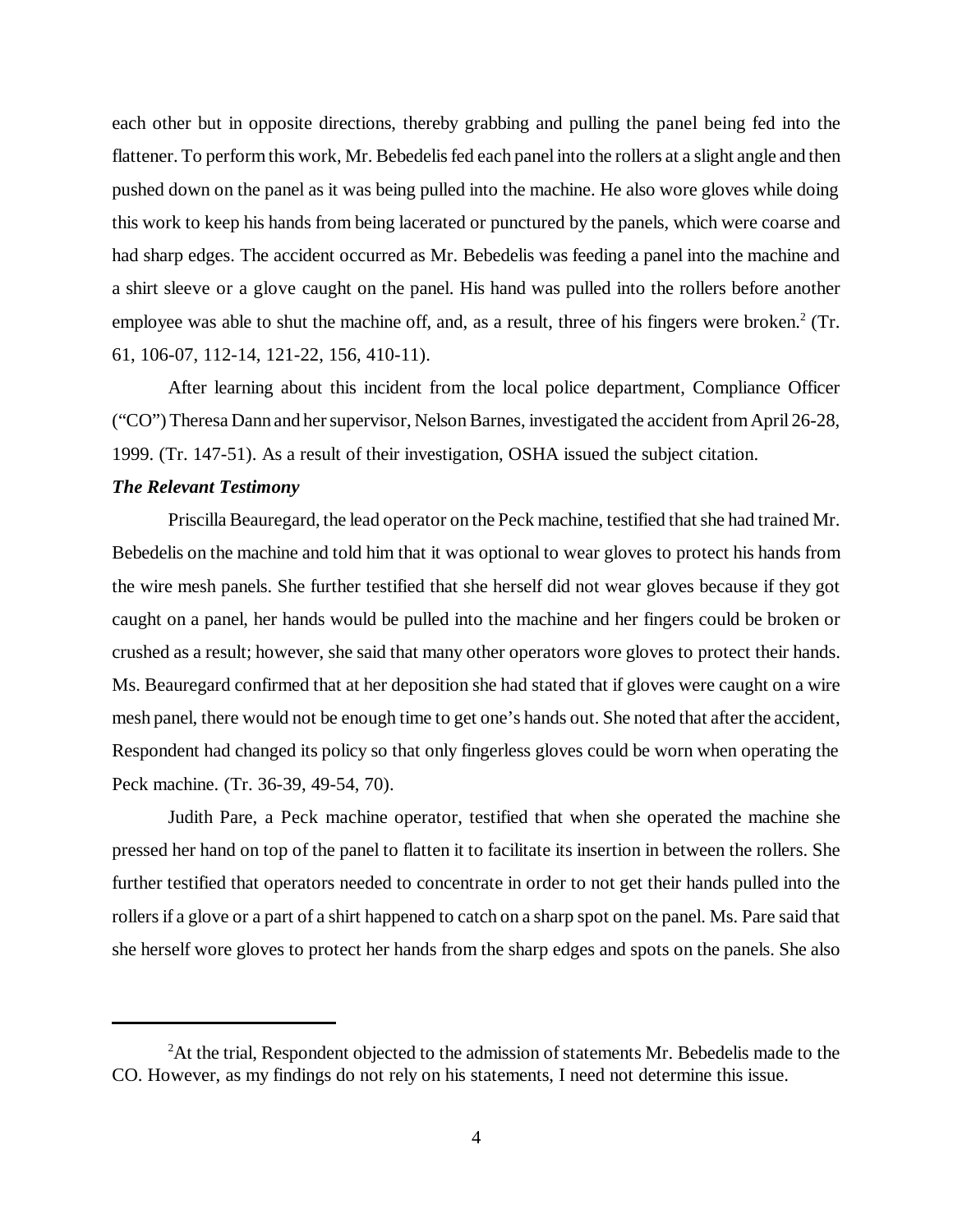said that after the accident, Respondent installed a guard on the Peck machine. Ms. Pare stated that the purpose of the guard was safety. (Tr. 83-91, 94, 99).

Ronna Dugdale, another machine operator, testified that when she operates the Peck machine she normally puts her hand in the middle of the mesh panel to flatten it so that the panel can be inserted into the machine. She also testified that she does not wear gloves anymore because when she did they got caught on the mesh panel. (Tr. 325-30).

Nestor Cabrera, an employee who was working with Mr. Bebedelis, witnessed the accident. He testified that Mr. Bebedelis was pushing down on the panel to get it in between the rollers and was talking to him as he did so, and he noted that it was well known in the plant that Mr. Bebedelis was a "talker." He further testified that Norman Baillargeon, a supervisor, told Mr. Bebedelis to "pipe down" and get back to work but that Mr. Bebedelis continued to talk. According to Mr. Cabrera, Mr. Bebedelis' hand got caught in the machine while he was talking, and he (Mr. Cabrera) reached over and hit the trip wire to turn the machine off. Mr. Cabrera stated that Mr. Bebedelis did not hit the trip wire or the switch on the control box because "everything happened so fast" and he was "pretty" excited." Mr. Cabrera also stated that before the accident, all of the other machines had guards. (Tr. 103-07, 111-14, 119-24, 128).

Theresa Dann, the OSHA CO, testified that she investigated the accident after receiving a referral from the local police department and that after she visited the plant on three consecutive days the company refused to allow her to return for any further investigation. She said that at the time of the accident there was no physical barrier or guard to protect employees' hands from the Peck machine's ingoing nip points, which she defined as areas where rotating objects, such as rollers, run toward each other. She also said that training was insufficient to protect employees from ingoing nip points because injuries could result from inattention. The CO stated that a guard was in place on the Peck machine at the time of her inspection and that David Geeza and Priscilla Beauregard both told her that the funnel device on the machine was a guard. According to the CO, this guard was not sufficient to abate the hazard and the guard's opening needed to be narrowed and placed further back toward the operator. (Tr. 147-56, 159-60, 175-77, 292).

CO Dann also testified that Respondent gave its employees the option of wearing gloves, even though its employee manual prohibited the use of gloves around moving parts of machinery, and that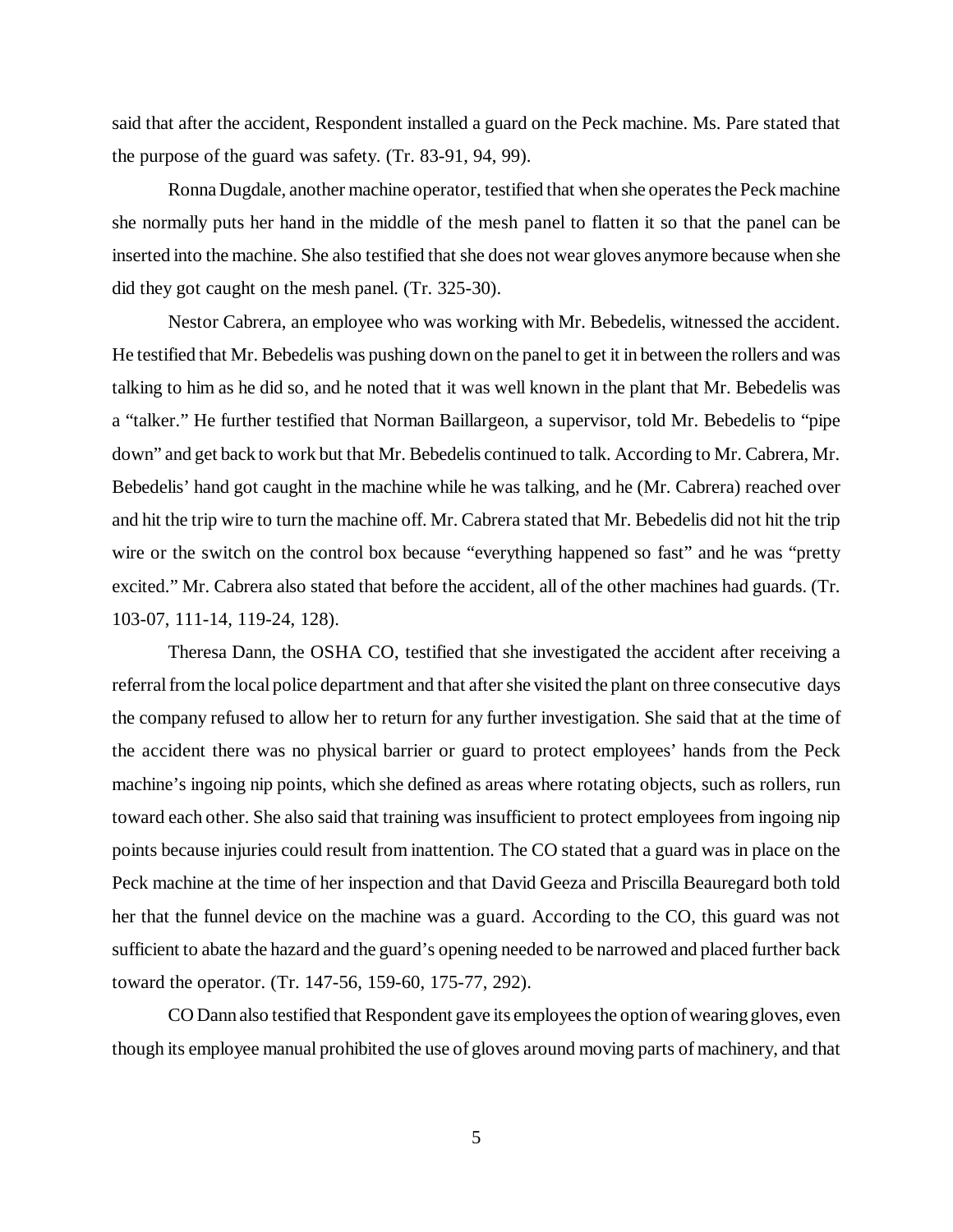wearing gloves increased the likelihood an operator might be injured. She said the machine guarding violation and the failure to provide appropriate hand protection violation were related in that the use of gloves on the unguarded machine created a hazard. (Tr. 190-92, 196, 287-92 C-3). <sup>3</sup>

David Geeza, the plant manager, testified that he overheard Mr. Bebedelis talking loudly when the accident occurred and that he had noticed Mr. Bebedelis talking loudly in the past. Although Mr. Geeza had spoken to Mr. Bebedelis about talking too much, he had never disciplined Mr. Bebedelis in this regard. (Tr. 337, 349-50).

Paul DiMauro, the plant maintenance manager, testified that a funnel device and a light curtain were installed on the Peck machine after the accident. He further testified that funnel devices were installed on all the other machines before the accident. According to Mr. DiMauro, the funnel devices did not protect employees, but, rather, created an "equal hazard." (Tr. 135-40).

James Knott, Respondent's president and CEO, testified that it was not feasible to guard the Peck machine and that only "training, training, training" could make the machine safer. He further testified that the barrier guard the CO recommended could amputate fingers if the hand got caught. According to Mr. Knott, the funnel device was installed on the Peck machine to improve productivity, and the light curtain was installed with a footpad because the mesh panel would interfere with the light curtain. (Tr. 364-65, 372, 380).

Jacqueline Boutin, Respondent's human resource manager, is responsible for general safety training at the plant. She testified that the company policy gave employees the option of wearing gloves and that this policy had been developed by observation. (Tr. 399, 430).

#### *The Secretary's Burden of Proof*

In order to establish a violation of a specific standard, the Secretary must show by a preponderance of the evidence that: (1) the standard applies to the cited condition; (2) there was a failure to meet the terms of the standard; (3) employees had access to the violative condition; and (4) the employer either knew, or with the exercise of reasonable diligence could have known, of the violative condition. *Halmar Corp.*, 18 BNA OSHC 1014, 1016 (No. 94-2043, 1997); *Atlantic Battery Co.*, 16 BNA OSHC 2131, 2138 (No. 20-1747, 1994).

<sup>&</sup>lt;sup>3</sup>Complainant's and Respondent's exhibits are identified as "C" and "R," respectively.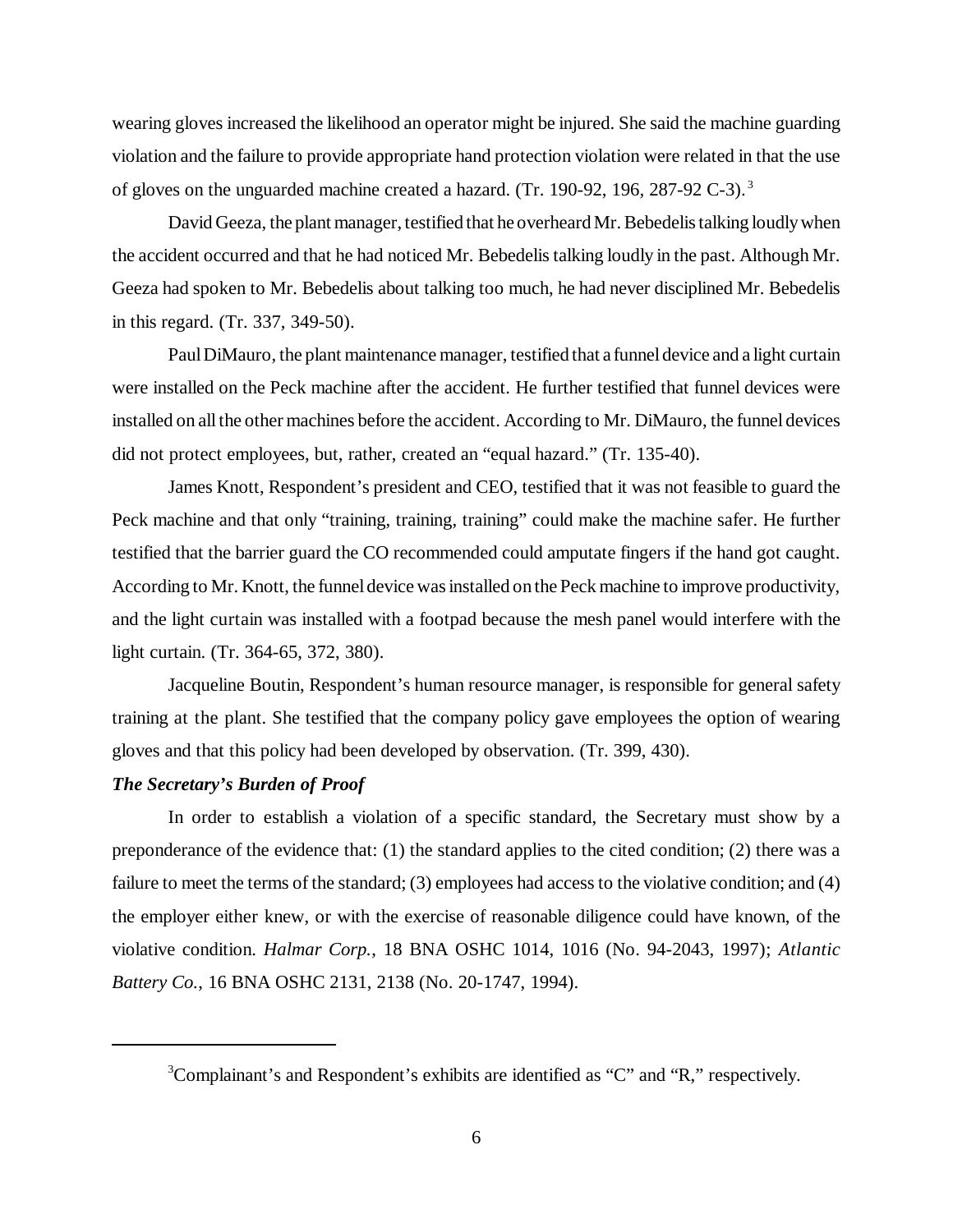## *Serious Citation 1, Item 1 – Proposed Penalty: \$2,450.00*

This item alleges a violation of 29 C.F.R. § 1910.138(b), which provides as follows:

Employers shall base the selection of the appropriate hand protection on an evaluation of the performance characteristics of the hand protection relative to the task(s) to be performed, conditions present, duration of use, and the hazards and potential hazards identified.

The Secretary asserts that Respondent failed to base its selection of the gloves its employees wore to operate the Peck machine on an evaluation of the performance characteristics of the gloves relative to the tasks to be performed and the hazards identified, as required by the standard. The Secretary further asserts that Respondent did not actually evaluate its hand protection policy until after the accident. Respondent contends that it satisfied the requirements of the standard by providing employees gloves to use when handling the wire mesh panels to protect their hands from injuries contemplated by the standard, such as cuts, abrasions and punctures.

The standard specifically requires the employer to base its selection of appropriate hand protection on an evaluation of not only the tasks to be performed but also on the "hazards and potential hazards identified." At the time of the accident, Respondent had a written rule prohibiting the use of gloves near moving machinery. (Tr. 185; C-3). However, Respondent gave employees the option of wearing gloves while operating the flattener function of the Peck machine to protect their hands from cuts, abrasions and punctures.<sup>4</sup> (Tr. 190-91). Respondent's policy of allowing employees to wear gloves if they wanted to when using the flattener was clearly contradictory to the work rule prohibiting the use of gloves near moving machinery. The company properly identified the hazard of wearing gloves near moving machinery, and it also properly identified the hazard of cuts, abrasions and punctures from handling the wire mesh panels. However, instead of evaluating these two hazards in conjunction and devising work rules that would give clear instructions to employees and provide protection against both hazards, Respondent had a policy that was by its own terms contradictory and

<sup>&</sup>lt;sup>4</sup>Although Jacqueline Boutin, Respondent's human resources manager, initially testified that "there was no policy of not wearing gloves" for operating the flattener, she then testified that the policy was that employees could wear gloves if they wanted to and that the company had developed this policy by observation. (Tr. 430).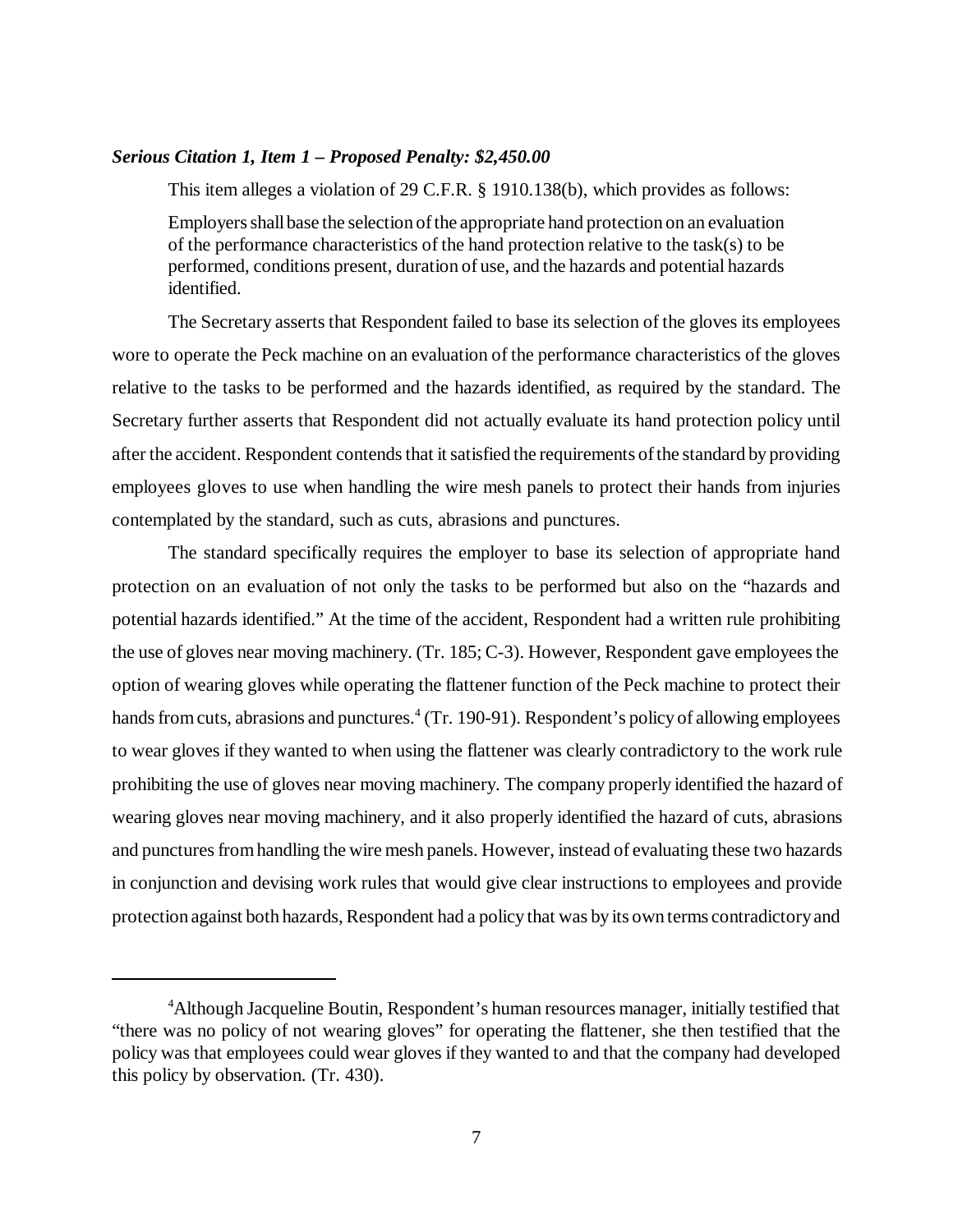that put employees in the position of having to choose between the hazard of broken fingers and/or crushed hands and hazards such as cuts, abrasions and punctures.

Testimony in the record illustrates the employees' dilemma. Priscilla Beauregard, the lead operator who trained other employees on the machine, testified that the gloves could catch on the wire panels and pull employees' hands into the machine. She also testified that the rollers could break fingers or crush hands, and that she did not wear gloves due to this hazard. (Tr. 37, 39, 50-51). Ronna Dugdale, another employee who operated the machine, did not wear gloves for the same reason, but she and Ms. Beauregard testified that most of the employees who used the machine wore gloves. (Tr. 49-50, 329-31). Judith Pare, another Peck machine operator, testified that she wore gloves to protect her hands despite the danger of injury if a glove were to catch on a panel and pull her hand into the rollers. (Tr. 89-91). Mr. Bebedelis also wore gloves, and, as noted above, he was injured when a glove or sleeve caught on the wire panel and his hand was pulled into the machine.

Based on the evidence of record, the Secretary has established the applicability of the standard, noncompliance with the standard's terms and employee access to the violative condition. The Secretary has also established Respondent's knowledge of the condition, particularly in light of the company's own contradictory work rules. Respondent's written rule prohibiting the use of gloves near moving machinery and its subsequent modification of that rule allowing operators to wear gloves demonstrate Respondent's actual knowledge of the violative condition. However, even if Respondent had not had these contradictory work rules, the violative condition was clearly detectable in the exercise of reasonable diligence, in that most if not all of the operators were aware of the hazard of wearing gloves while using the Peck machine.

Finally, the Secretary has established that the violation was serious. There was a substantial probability that the cited condition could have resulted in serious physical harm. Although Respondent's failure to require employees to use gloves when handling the wire panels was not likely to cause serious injuries, its failure to enforce its rule prohibiting the use of gloves near moving machinery could have caused, and did cause in this case, serious injuries such as broken fingers or crushed hands. Moreover, the company's failure to properly evaluate the work being done and the hazards the work presented contributed to the serious nature of the violation, especially since most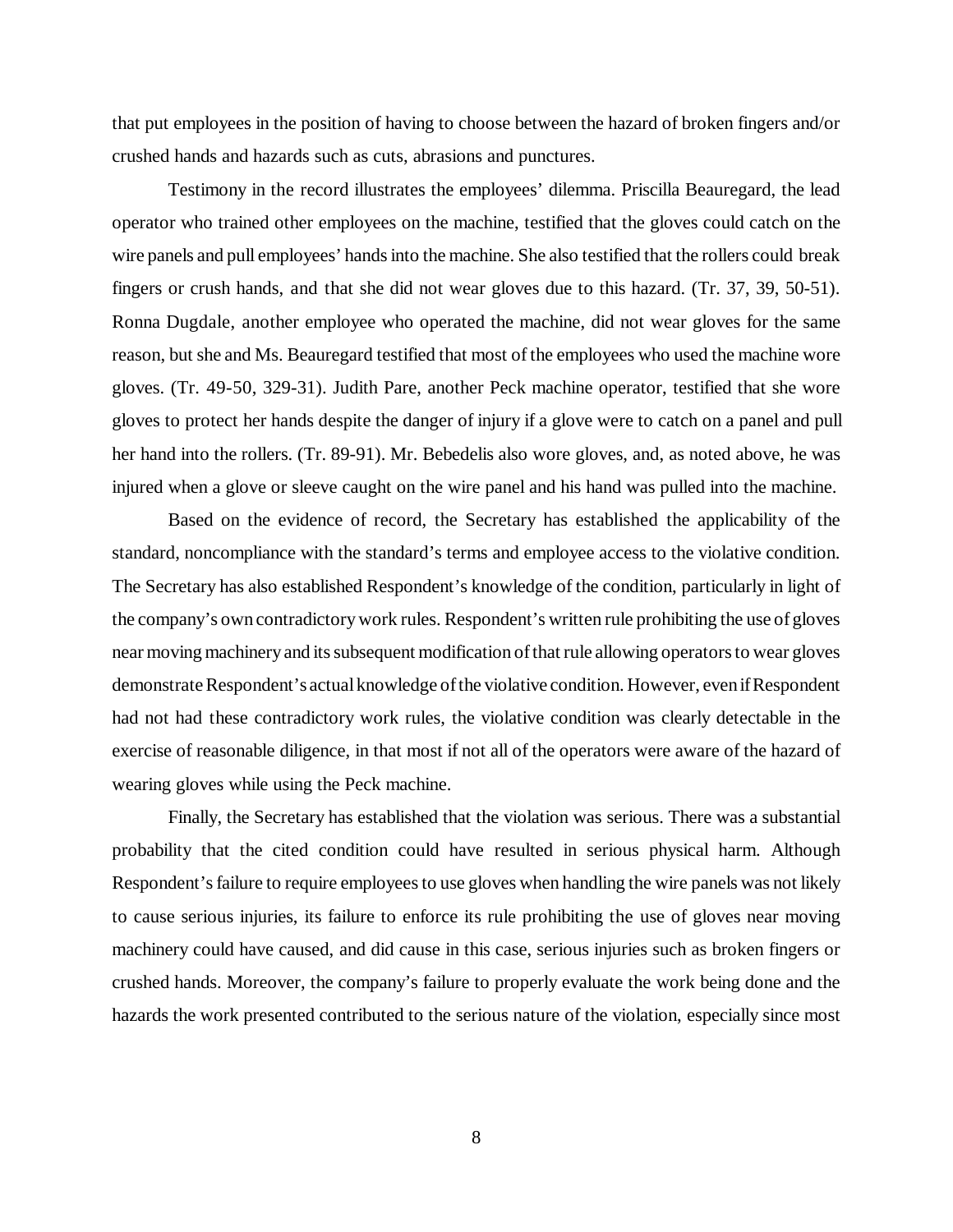of the employees who used the machine chose to wear gloves. This citation item is accordingly affirmed as a serious violation. The penalty assessed for this item is set out *infra*.

#### *Serious Citation 1, Item 2 – Proposed Penalty: \$2,450.00*

This item alleges a violation of 29 C.F.R. § 1910.212(a)(1), which states as follows:

*Machine guarding–(1) Types of guarding*. One or more methods of machine guarding shall be provided to protect the operator and other employees in the machine area from hazards such as those created by point of operation, ingoing nip points, rotating parts, flying chips and sparks. Examples of guarding methods are–barrier guards, twohand tripping devices, electronic safety devices, etc.

The Secretary contends that the trip wire located just above the rollers on the flattener was an insufficient means of protection from the ingoing nip point of the flattener and that Respondent violated the standard. Respondent contends that the Secretary has not met her burden of proving a violation, asserting that the trip wire provided adequate protection from the flattener's rollers and was an acceptable guarding means. Respondent also contends that any other means was infeasible and a greater hazard, and that the accident was due to unpreventable employee misconduct.

Respondent maintains that the Secretary has failed to meet her burden of proving that there is an ingoing nip point between the flattener's rollers, asserting that, because the rollers are offset and never come into contact with each other, there is no nip point. I disagree. Although the standard itself does not define the term "nip point," Respondent's assertion that the rollers must come into contact with each other in order to fall within the definition of a nip point is simply unpersuasive, and Respondent offers nothing in support of its position. I find the CO's definition of a nip point more convincing. According to the CO, a nip point can be created by two rollers coming together, one running clockwise, the other running counterclockwise. (Tr. 230). The CO also testified that there is no requirement that the rollers come in direct contact with one another; rather, close proximity is enough to create a nip point. *Id.* I am persuaded that this description falls within the definition of an ingoing nip point as contemplated by the standard. Regardless, even assuming *arguendo* that Respondent's position is correct, I would nonetheless find a violation. The standard sets out several types of hazards that machine operation may present, including "point of operation" and "rotating parts" hazards, either of which could apply to the rollers of the flattener in this case.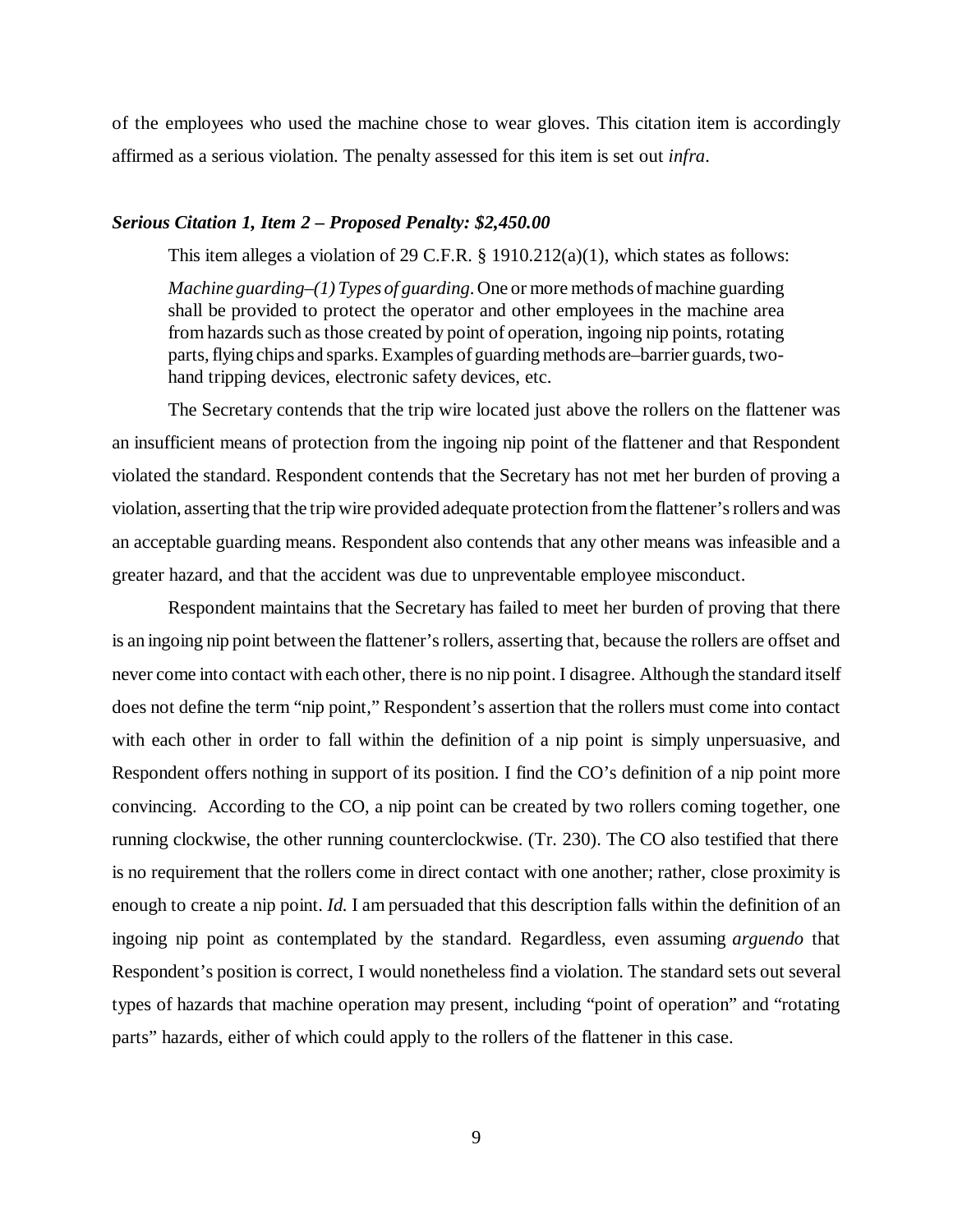Respondent also maintains that the standard requires only one method of guarding and that the trip wire on the Peck machine met the standard. Again, I disagree. First, although the standard gives the employer flexibility in choosing an appropriate guarding method, it explicitly requires "one or more" guarding methods to be provided to protect the operator and other employees from hazards created by machine operation. Second, accepting Respondent's argument would allow an employer to utilize any one method on any machine, regardless of whether that method actually provided adequate protection for employees. Third, it is clear from the accident in this case that the trip wire on the Peck machine did not satisfy the standard. Although Respondent asserts that the trip wire is a "two-handed tripping device" as described in the standard, I find that it is not. The term "twohanded tripping device" clearly suggests a device that requires two hands to activate the machine, thus keeping an operator's hands out of the machine's operation. The trip wire, on the other hand, shuts the flattener down when it is touched "anywhere." *See* Stipulation 6. I find that the Secretary has satisfied her burden of showing Respondent's failure to meet the terms of the standard.

The Secretary has also met her burden of showing employee access to the violative condition and employer knowledge of the condition. It is undisputed that employees had access to the violative condition at least 12 hours a month. *See* Stipulation 5. Furthermore, Respondent clearly had knowledge of the condition. Respondent emphasized to its employees how dangerous the machine was and how important it was for employees to concentrate while operating the machine. (Tr. 37-39, 90-91, 94-95, 99, 350). Accordingly, based on the evidence of record, the Secretary has satisfied her burden of proving all elements of her prima facie case.

As indicated above, Respondent contends that the trip wire was the only feasible means of guarding that would not destroy the flattener's functional utility.<sup>5</sup> To prove the affirmative defense of infeasibility of compliance, the employer must show that (1) literal compliance with the standard was infeasible under the circumstances and that (2) either an alternate means of protection was used or no alternate means was feasible. *State Sheet Metal Co.*, 16 BNA OSHC 1155, 1160 (Nos. 90-1620

<sup>&</sup>lt;sup>5</sup>In Respondent's post-trial brief, Respondent urges this court to accept its analogy of the Peck machine to three-roller printing ink mills. (R. Brief, pp. 9-10). Respondent has not demonstrated why such an analogy is applicable in this matter. Without showing that the features of the two machines are similar, the safety standards applicable to three-roller printing ink mills cannot be relied upon as an appropriate standard for the Peck machine.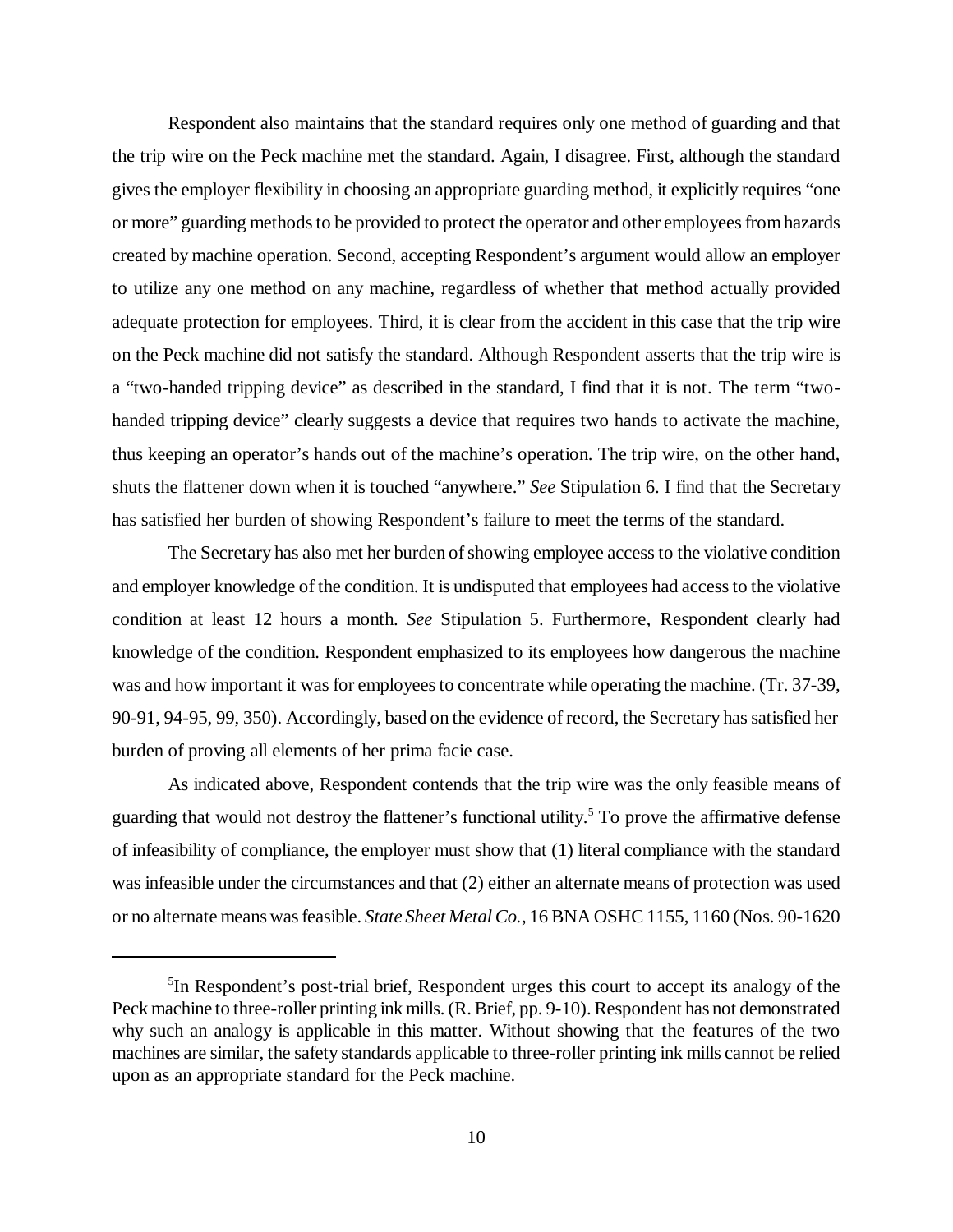& 90-2894, 1993); *Seibel Modern Mfg. & Welding Corp.*, 15 BNA OSHC 1218, 1226-28 (No. 88- 821, 1991). Respondent has failed to prove its asserted defense for the reasons set out below.

The record clearly shows that there were at least two feasible methods available–light curtains and barrier guards. After the accident, Respondent installed light curtains on the machines in the facility, including the Peck machine. (Tr. 135-37). Respondent initially claimed that the light curtain destroyed the functional utility of the Peck machine because the curtain shuts the machine off every time a wire mesh panel is inserted into the rollers. *Id.* However, Respondent made modifications to the light curtain to fix this problem, that is, a foot pedal that the operator could use to restart the machine if the light curtain shut it off. (Tr. 137-38). The light curtains are still in use at the plant. (Tr. 138). In my view, this evidence establishes that the light curtain was a feasible alternative means of protecting employees from the ingoing nip point of the flattener's rollers.

The record further shows that before the accident, the other flattening machines in Respondent's facility had funnel devices on them, and that after the accident, a funnel device was installed on the Peck machine.<sup>6</sup> (Tr. 138-39). James Knott, Respondent's president and CEO, testified that the funnel device was installed on the Peck machine for production reasons, not safety reasons, and Paul DiMauro, the chief of maintenance, agreed. (Tr. 135-36, 371-72, 380). However, Judith Pare testified that she believed the device was put on the Peck machine for purposes of safety, not productivity. (Tr. 83). She further testified that if "all that safety stuff" (*i.e.*, the guard) was not on the machine, hands could be pulled into the rollers. (Tr. 88-89). I am persuaded by the record that the funnel device was installed on the Peck machine for safety reasons. I am also persuaded, based on the CO's testimony, that the funnel device on the Peck machine would be an effective guard if modified. The CO testified that the opening on the device could be decreased from 15/16th-inch to  $\frac{1}{2}$  inch and that the device could be moved further from the rollers, thereby creating an effective guard and leaving enough room to insert the wire mesh panels.(Tr. 175-77). In light of this evidence, I find that a ½-inch opening on the guard would be sufficient to insert a 16-gauge wire mesh panel and that modifying the guard in this manner would not destroy the functional utility of the Peck

<sup>&</sup>lt;sup>6</sup>Although Respondent uses the term "funnel device" rather than "guard," it is clear from the record both terms refer to the device that was installed on the Peck machine, and, for purposes of this discussion, the terms will be used interchangeably. This device is identified with two circles on C-6.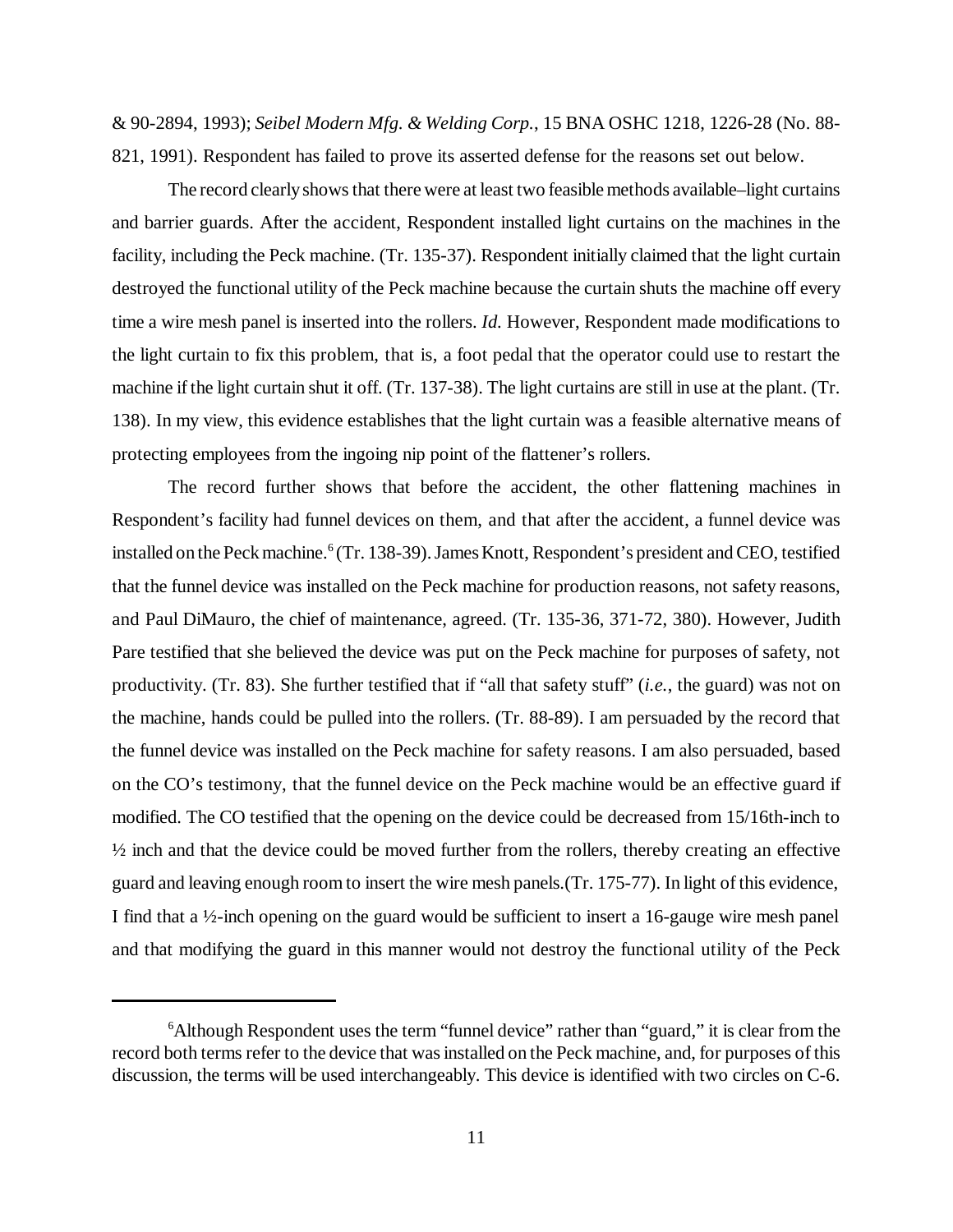machine.<sup>7</sup> On the basis of the evidence on the record, I conclude that Respondent has not met its burden of proving the affirmative defense of infeasibility of compliance.

In support of its asserted defense of greater hazard, Respondent points to the testimony of James Knott and Paul DiMauro that modifying the funnel device would result in fingers being amputated if the operator's hand were to be caught between the funnel device and the wire mesh panel. (Tr. 140, 365). To establish this affirmative defense, the employer must demonstrate that: (1) the hazards of complying with the standard are greater than the hazards of noncompliance, (2) alternative means of protecting employees were used or unavailable, and (3) application for a variance pursuant to section 6(d) of the Act would be inappropriate. *State Sheet Metal Co.*, 16 BNA OSHC 1155, 1159 (Nos. 90-1620 & 90-2894, 1993); *Russ Kallar, Inc.*, 4 BNA OSHC 1758, 1759 (No. 11171, 1976). I find that Respondent has not met the elements of this defense. First, based on the CO's testimony set out above, I do not find credible the testimony of Messrs. Knott and DiMauro that modifying the funnel device could result in amputated fingers. (Tr. 175-77, 182-83). Second, Respondent has not shown that alternative protective methods were unavailable; in this regard, I note the evidence about the light curtain on the Peck machine, set out *supra*. Third, Respondent presented no evidence that it applied for a variance or that application for a variance would have been inappropriate. The Commission has held that the variance requirement is very much a part of the burden of proof and that if the employer presents no evidence in this regard there is no need to inquire into the first two elements. *Spancrete Northeast, Inc.*, 15 BNA OSHC 1020, 1022-23 (No. 86-521, 1991). Respondent's asserted defense of greater hazard is accordingly rejected.

Finally, Respondent asserts that the accident was a result of unpreventable employee misconduct. In order to demonstrate this affirmative defense, the employer must show that (1) it has established work rules designed to prevent the violation, (2) it has adequately communicated the rules to its employees, (3) it has taken steps to discover violations of the rules, and (4) it has effectively enforced the rules when violations were detected. *Jensen Constr. Co.*, 7 BNA OSHC 1477, 1479 (No. 76-1538, 1979). In support of its asserted defense, Respondent points to evidence in the record that it trained its employees to hold onto the wire panel at the end furthest from the rollers and to release the panel as soon as the rollers grabbed it. (Tr. 36, 42, 48, 85-88, 99, 379). Respondent also

<sup>&</sup>lt;sup>7</sup>The 16-gauge wire mesh panels flattened in the machine are  $1/16$ th-inch in height. (Tr. 57).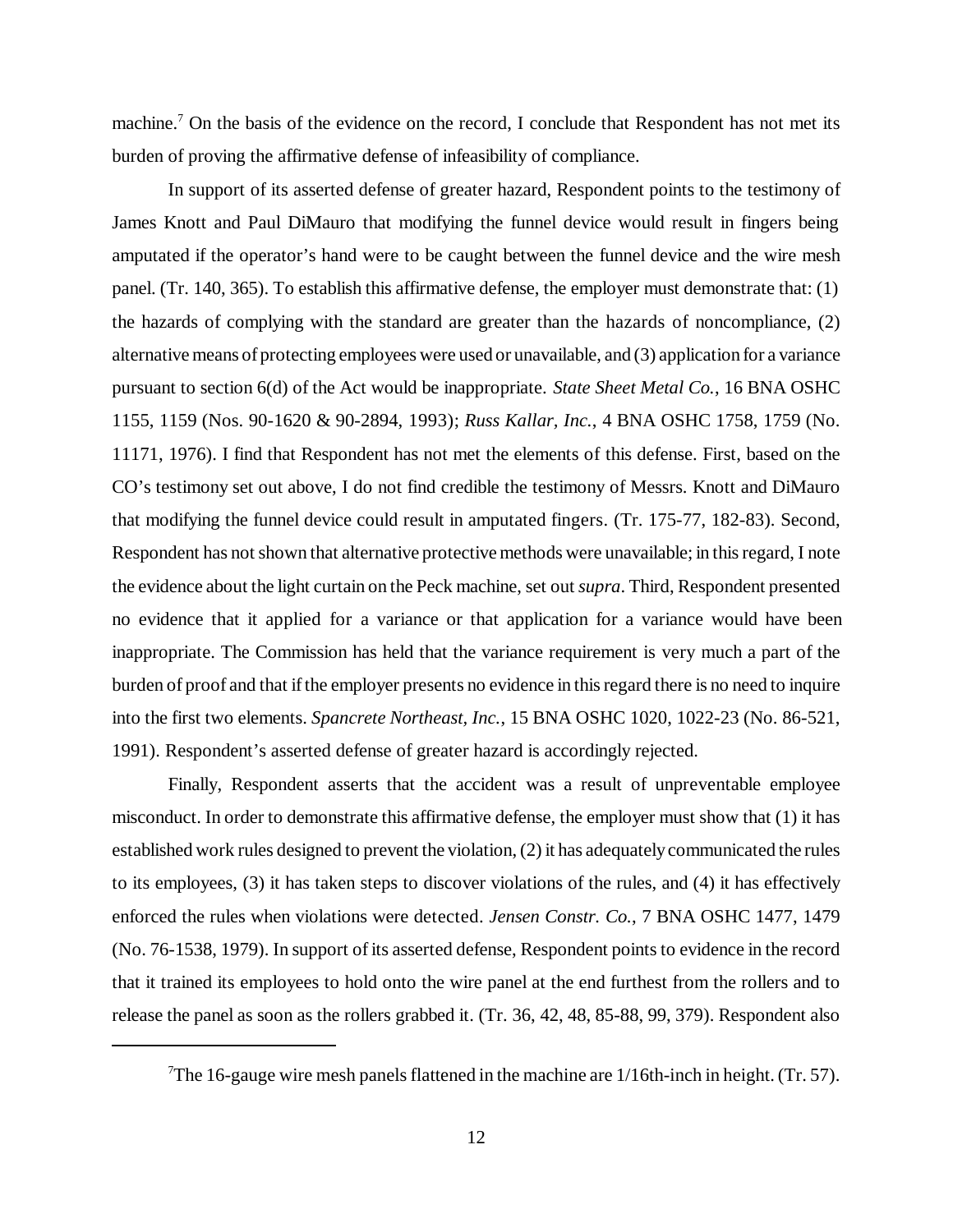references evidence that it emphasized how dangerous the machine was, and how important it was for employees to concentrate while using the machine. (Tr. 37, 39, 90-91, 94-95, 99, 350). Regardless, employee testimony clearly shows that most if not all of the employees kept their hands on the wire panels to push down on the curvature as the panels went into the rollers. (Tr. 85-87, 103- 07, 324-27). Thus, even assuming *arguendo* that Respondent had established work rules to prevent accidents on the machine, it is apparent that the rules were not adequately communicated and that the company took insufficient steps to detect and enforce violations of the rules.

Respondent further maintains that Mr. Bebedelis was responsible for the accident not only because he put his hands on the panel, but also because he was not concentrating on his work. Respondent notes evidence in the record suggesting that Mr. Bebedelis was talking and yelling just before the accident. (Tr. 110-11, 119-20, 123, 337, 439). However, even if true, this evidence would not relieve Respondent of liability for the alleged violation. The record shows that it was well known that Mr. Bebedelis was a "talker" and that both management and non-management employees were aware of this fact. (Tr. 118, 349). However, despite management's knowledge, Respondent did not effectively discipline Mr. Bebedelis for his proclivity for talking and not concentrating while he was operating the flattener. (Tr. 350). Although David Geeza, the plant manager, indicated that he and Mr. Bebedelis' supervisor had orally reprimanded Mr. Bebedelis before, I find that this action was insufficient in the circumstances of this case. *Id.* Verbal reprimands for repeated violations of safety rules, without more, are unlikely to deter such conduct in the future, and Respondent has failed to show any evidence of a progressive disciplinary system to discourage employees from violating safety rules. Mr. Bebedelis' behavior was therefore not *unpreventable* employee misconduct, and I find that Respondent has not established its asserted defense.

The record demonstrates that the violation was serious, in that there was a substantial probability that the cited condition could have resulted in serious physical harm. It is undisputed that the machine was dangerous and that fingers could be broken in the flattener, and Mr. Bebedelis' accident is a clear example of the consequences of failing to properly guard the machine. This citation item is therefore affirmed as a serious violation.

#### *Penalty Assessment*